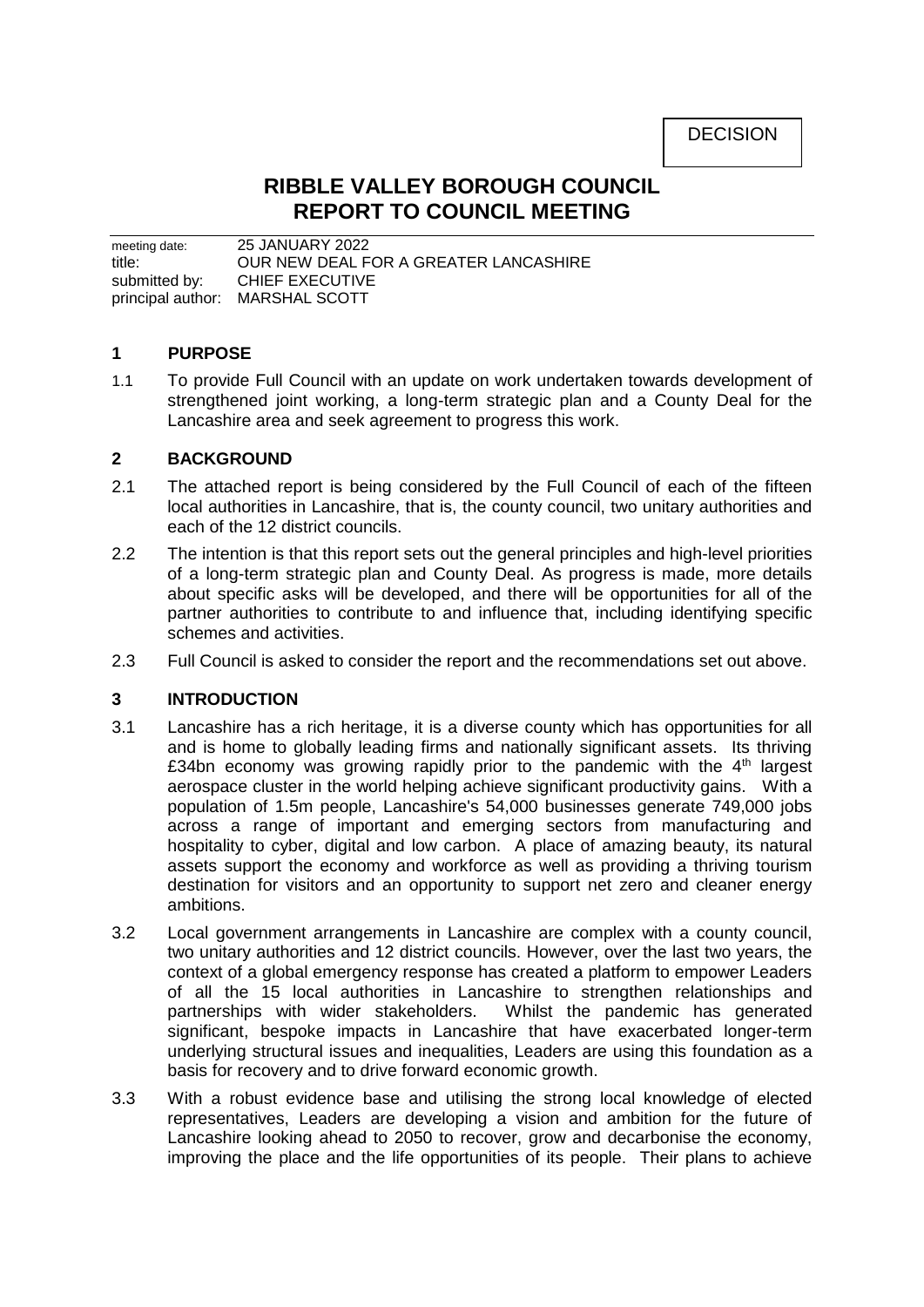this will not only realise opportunities for Lancashire and UK plc but in doing so, help address many of the structural deficits and level up across the county.

- 3.4 With the government's much-anticipated levelling up White Paper on the horizon, the time is right for Lancashire to move forward together with a collective voice to make the case for more powers and investment for all of Lancashire.
- 3.5 Leaders have identified that the work is now at a stage where it is important to secure the engagement and support of all members. This report is therefore being presented to all fifteen local authorities.
- 3.6 This report covers:
	- **Lancashire 2050,** which sets out the headline themes which could be included in a long-term strategic plan and ambition for Greater Lancashire.
	- **Our New Deal for a Greater Lancashire**, which sets out an initial scope and is a first phase of work that could begin to frame a set of devolution asks as part of a County Deal. See Appendix 1 for more details.
	- **Governance,** which sets out information about the governance options to oversee the long-term plan and deliver the deal, and the principles agreed by Leaders for any governance arrangements. See Appendix 2 for more details.
- 3.7 It is important to note that the government's anticipated Levelling Up White Paper will influence to a large extent the shape and substance of a County Deal that Lancashire authorities will be able to pursue. The information, advice and proposals in this paper may, therefore, need to change to reflect the white paper. This report and recommendations seek to position Lancashire so it is better placed to commence early County Deal discussions with Government.

# **4 DEVELOPING A LANCASHIRE PLAN**

- 4.1 Significant work has taken place across Lancashire to gather evidence that will shape an overarching vision, strategy, and plan for the whole of 'Greater Lancashire'. This work has helped inform the scale of ambition and the development of robust key priorities within the scope of what Our New Deal for a Greater Lancashire could look like, together with the governance principles described in this report.
- 4.2 Once fully developed and adopted, in tandem with a devolution deal, Lancashire's overarching strategic plan will be forward looking and take a long-term view, setting the vision and ambition over a 20–30-year period. Approaching this strategic framework in this way will ensure that the scope of Lancashire's devolution proposals addresses both the immediate priorities and longer-term ambitions.
- 4.3 Hence, an overarching strategic plan that looks to Lancashire in 2050, would need to describe a broader ambition beyond the immediate priorities framed by the four themes set out within the scope for Our New Deal for a Greater Lancashire at Appendix 1. Developing the strategy and priorities this way also ensures that policy areas overlap to tackle cross cutting opportunities such as skills, health, and the environment, avoiding any unintentional policy silos. For example, tackling priorities that are currently included in the devolution scope around early years, housing quality, employment, and skills, will also address some of the wider determinants of poor health as part of a longer-term ambition for Lancashire, even though health priorities are yet to be agreed and fully set out working with our partners in the NHS through the Lancashire and South Cumbria integrated health and care system.
- 4.4 As a result, in addition to the four themes identified within Our New Deal for a Greater Lancashire, additional policy areas within the Lancashire 2050 strategic plan could include themes such as health (including inequalities, improvement and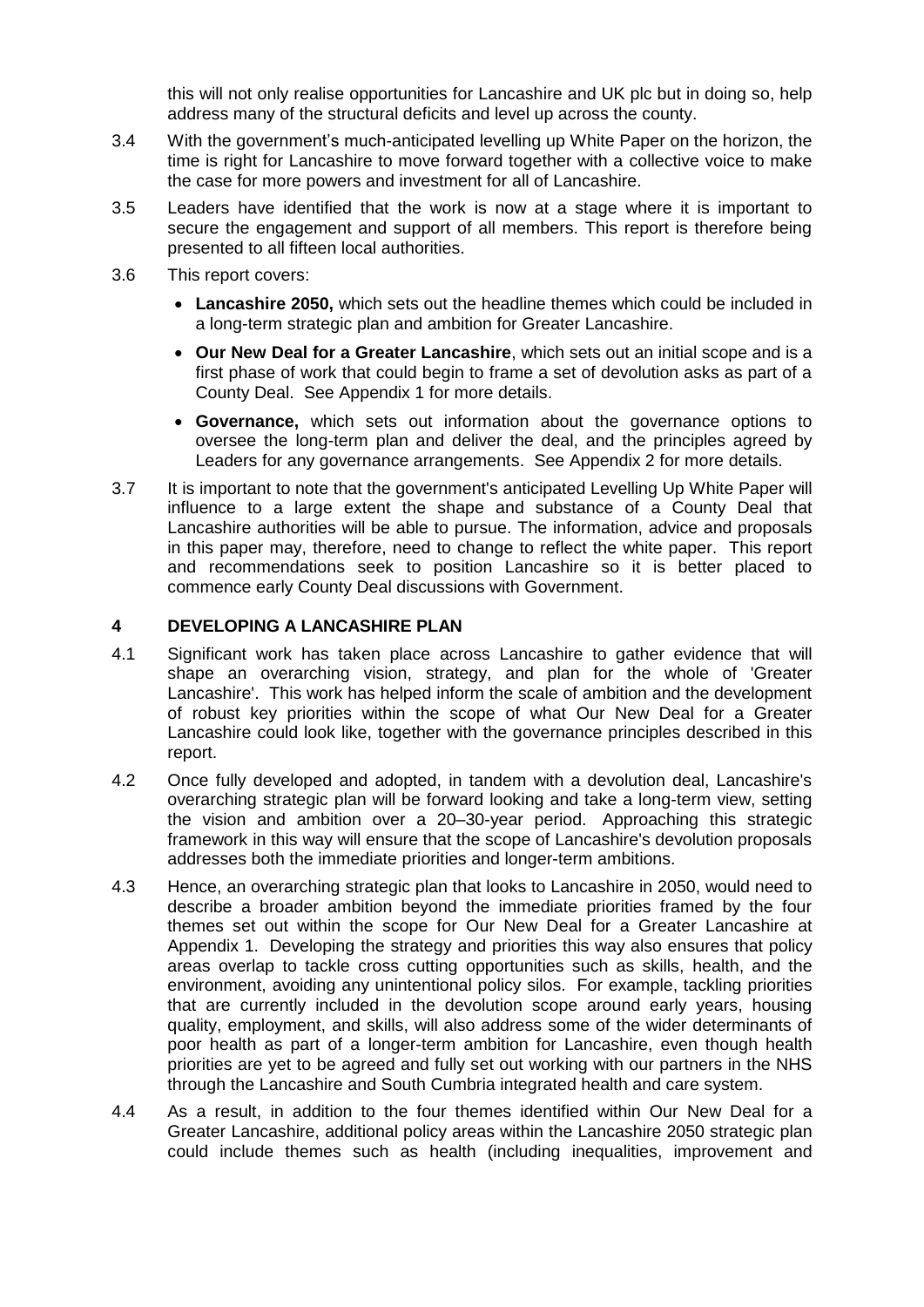wellbeing) and community building (including crime and public safety), see Diagram 1 below. Work to shape and consult on Lancashire 2050 will continue in tandem with work on Our New Deal for a Greater Lancashire over the coming months and report through to Leaders and Councils and ultimately through any new governance arrangements adopted.



# **5 OUR NEW DEAL FOR LANCASHIRE (Appendix 1)**

- 5.1 With a long-term strategic plan in place, our ask of government through a county deal, would be for the devolved powers, flexibilities, and funding to accelerate the delivery of the immediate priorities set out in the plan, see Diagram 2 below. Based on the experience of other areas which have secured devolution deals, our ask could be in the order of say £5bn investment into the wider Lancashire area to address local needs and priorities as determined by and in Lancashire over the next 5-10 years. This would be across four core themes of:
	- Economic growth and investment
	- Transport, connectivity, and infrastructure
	- Early years, education, adult skills, and employment
	- Environment, climate change and housing quality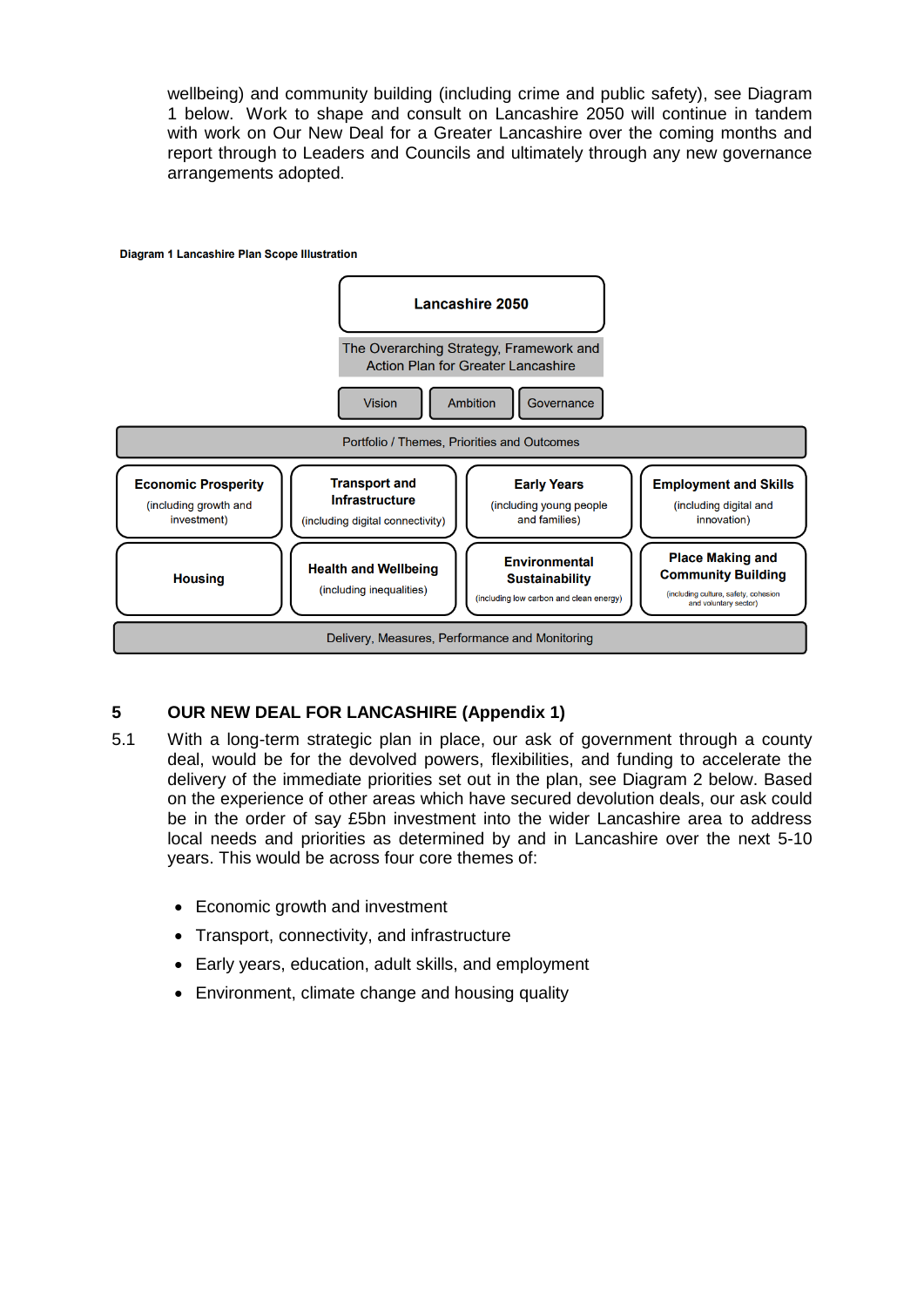Diagram 2 Our New Deal for a Greater Lancashire Illustration



#### **Next Steps**

In order for Lancashire to move forward with a strong collective voice, the engagement and support of all councils will be extremely important. This will give Leaders a mandate to collectively move forward on the issues set out in this report, and to engage with government to develop and deliver a great deal for Lancashire, for presentation back to each Full Council in Lancashire to consider and decide.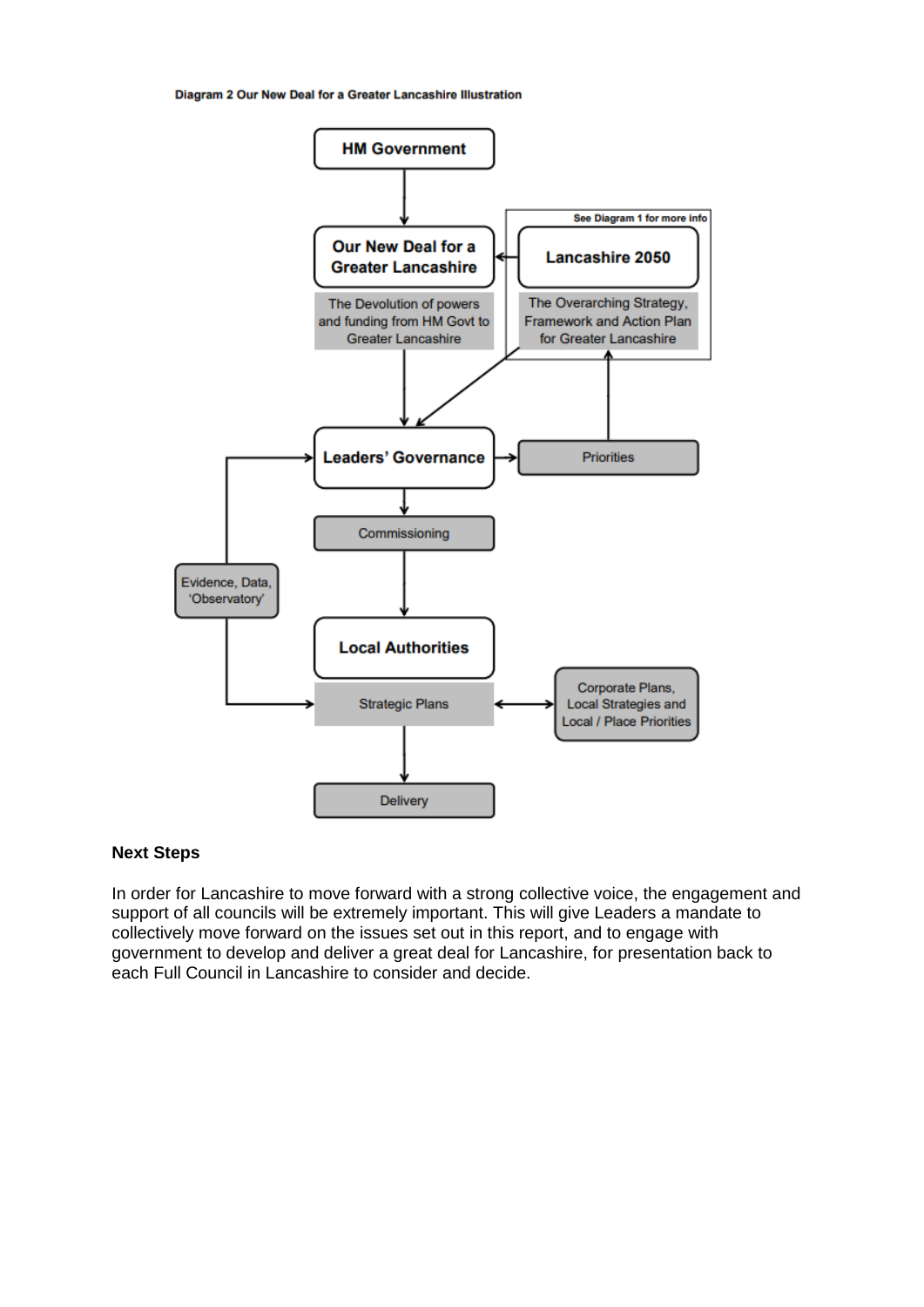# **6 RECOMMENDED THAT THE COUNCIL**

- 6.1 Support the outline "Our New Deal for a Greater Lancashire" at Appendix 1 as the initial draft basis for further discussion and development of a possible County Deal for the Lancashire area.
- 6.2 Agree the principles of governance as set out in Appendix 2 for any future deal.
- 6.3 Agree that the Leader of the Council continues to work with Lancashire Leaders in line with the principles agreed in recommendations 6.1 & 6.2 above and note that any formal proposals will require approval by Full Council at the appropriate time.

CHIEF EXECUTIVE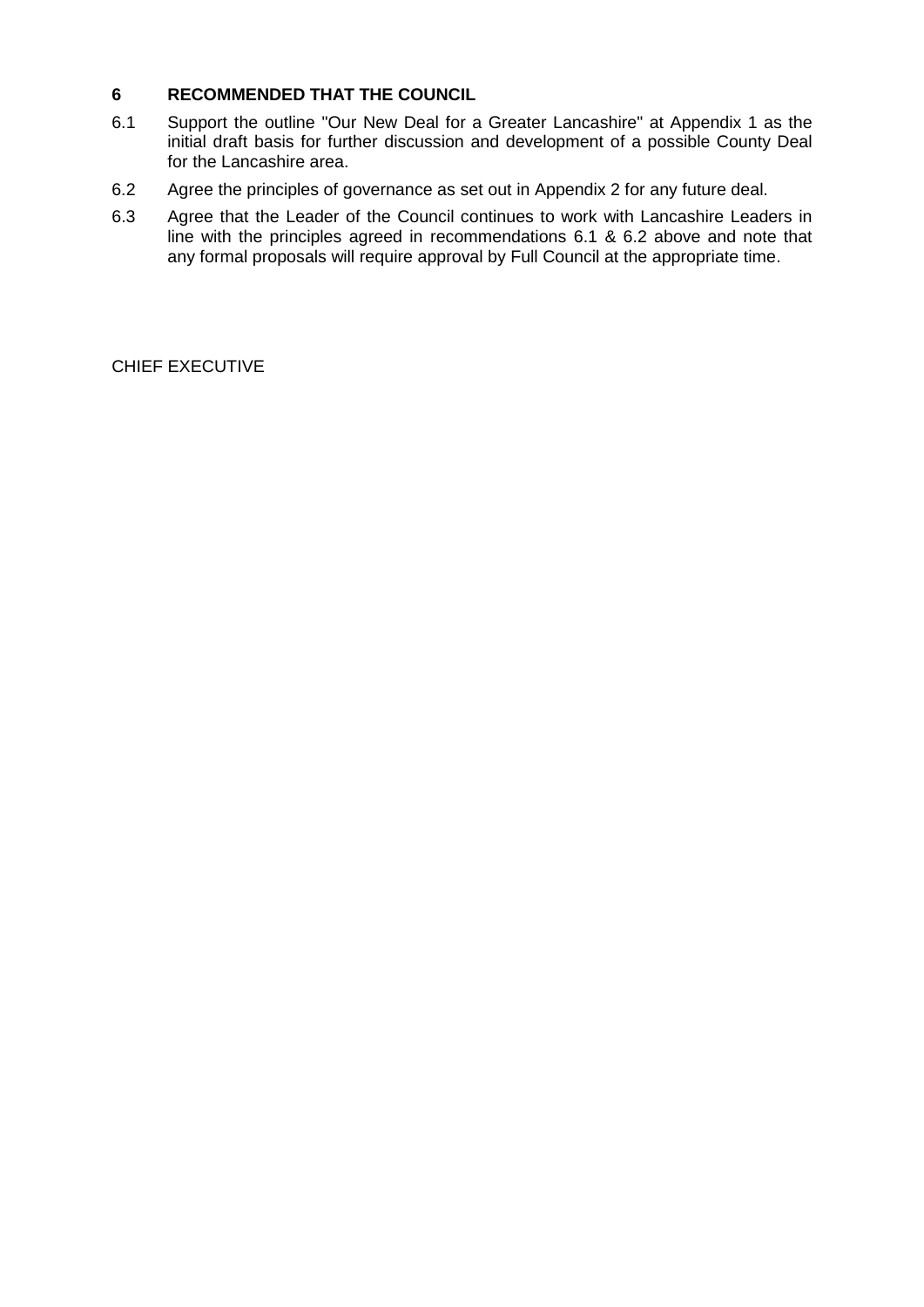

# **Purpose**

This document sets out an initial scope and is a first phase of work that could begin to frame a set of devolution asks as part of Our New Deal for a Greater Lancashire – through which potential powers and responsibilities would be devolved to Lancashire from Government – in order to support delivery of Lancashire's overarching strategic plan (Lancashire 2050). The initial scope of the deal is focused on the key priorities agreed by Leaders, having considered the available evidence, on four key themes which require devolution from Government:

- economic growth and investment
- transport, connectivity, and infrastructure
- early years, education, adult skills, and employment; and
- environment, climate change and housing quality.

Within each theme, initial funding asks have been identified varying from single figures to suggested multi-year settlements over a range of time periods. **The total indicative value of the request of Government for these initial proposals is in the order of £5.6billion over a seven year period.**

# **Theme 1 - Economic Growth and Investment**

# **Overview**

The scale and importance of the Lancashire economy cannot be overstated, being the second largest in the North West behind only Greater Manchester. A thriving Lancashire remains one of the pre-requisites to a successful economy in the North of England. It is a location which can continue to build on existing clusters of excellence, whilst embracing the opportunity offered by new and emerging technologies and challenges such as cyber, low carbon and clean energy.

The focus of our work will be to ensure that proposals are aligned to supporting fast and sustainable economic recovery and onwards to long-term growth. It will focus on protecting existing employment and economic activity, whilst also driving up productivity, accelerating the commercialisation of low carbon technologies and seeking out new opportunities through stimulating innovation and developing collaborative partnerships. Climate action and mitigation will be key in relation to reducing energy emissions from housing and driving up technological skills. The future role of our towns will also be key and the part they play as places to live, work, study and innovate, consume, and visit. In doing so, this will help to reverse the major impacts of the pandemic on the Lancashire economy, its employers, its workforce and address the wider determinants of health across the communities in which they live.

# **Strategic objective:**

**To strengthen, grow and diversify our economy to extend the existing pockets of UK leading productivity across Lancashire as a whole and maximise the value of our people, land, and business assets. We will deliver growth through investment and manufacturing/innovation accelerators in town centres and local economies, unlocking strategic sites and focusing on jobs, skills, low carbon, health innovations,**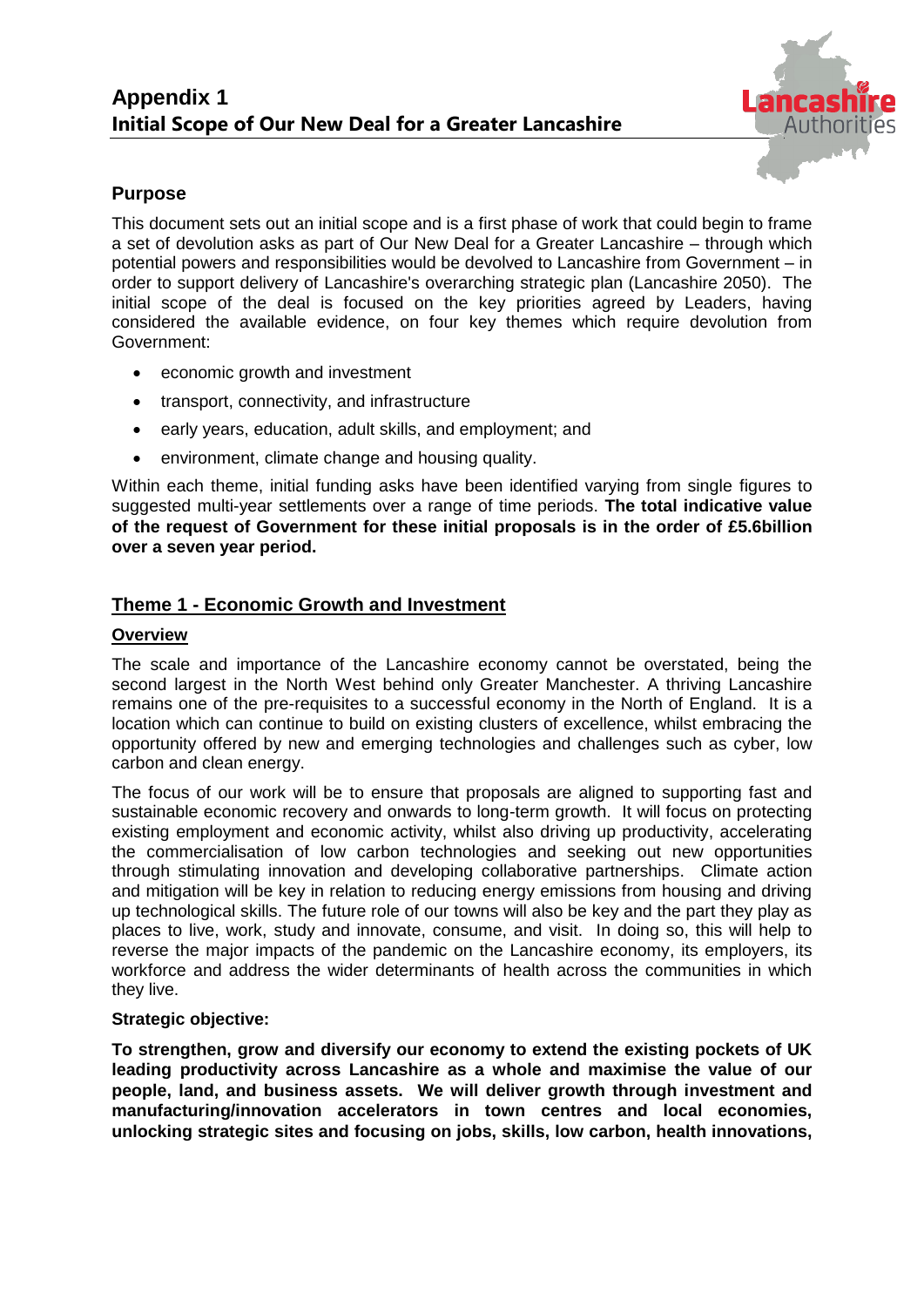**clean energy, and renewables, maximising our assets and strengths in manufacturing, cyber, digital, and the visitor economy.**

**The total annual indicative value of the request of Government for the Economic Development and Investment theme is in the order of £200million per annum.**

# **Theme 2 - Transport, Connectivity, and Infrastructure**

#### **Overview**

Lancashire's economic geography is complex and spatially polycentric. Connectivity - both physical and digital - is unequally distributed and under-provided. This is holding back Lancashire's full potential and that of the North as a whole. There are compelling reasons to want to improve both East-West and digital connectivity in Lancashire to tackle some of the worst climate, health, and socioeconomic outcomes; provide employers with a larger pool of workers to draw from, enabling the development of more highly specialised sectors, increasing productivity through agglomeration; and integrating Lancashire's divided economy into one.

Strategically positioned between the rural areas of Cumbria and Pennines and the major cities of Leeds, Manchester, and Liverpool, Lancashire's best transport connectivity runs North-South, but most people live East-West in a central corridor stretching from Pendle and the Yorkshire borders to Blackpool and the coastal economies. Improving links East-West across the county allows residents to access the major North-South connections more easily maximising opportunities such as high speed rail (HS2). The focus for these links will include bus, renewables-powered electric heavy and light rail, and active travel (walking and cycling).

Lancashire is 80% rural and does not have one major settlement which everywhere looks towards. Rather it has groupings of small cities, large towns, and freestanding mediumsized towns within urban areas. Those urban areas are better served by digital connectivity. Improved digital connectivity will support the people, businesses, rural and coastal economies and associated natural environment to achieve their significant economic potential, help level up health and wider inequalities and achieve demanding environmental ambitions.

Furthermore, aligning investment in transport and digital infrastructure and utilities with investment in major development and strategic priorities will unlock the economic potential of Lancashire. The high-speed digital cable into Blackpool; the Pennine Industrial District connected by the M65 Manufacturing Corridor; and strategic road and rail connections including cross borders to the major cities of Leeds, Manchester, and Liverpool, will maximise potential across Lancashire and the north as a whole.

#### **Strategic objective:**

**To level up transport infrastructure along the east-west growth corridor and connect people, business, jobs, education, and investment through improved transport supported by active travel, bus, cycling and walking and full fibre broadband unlocking major development and employment investment**

**The total annual indicative value of the request of Government for the Transport, Connectivity and Infrastructure theme is in the order of £150million per annum.**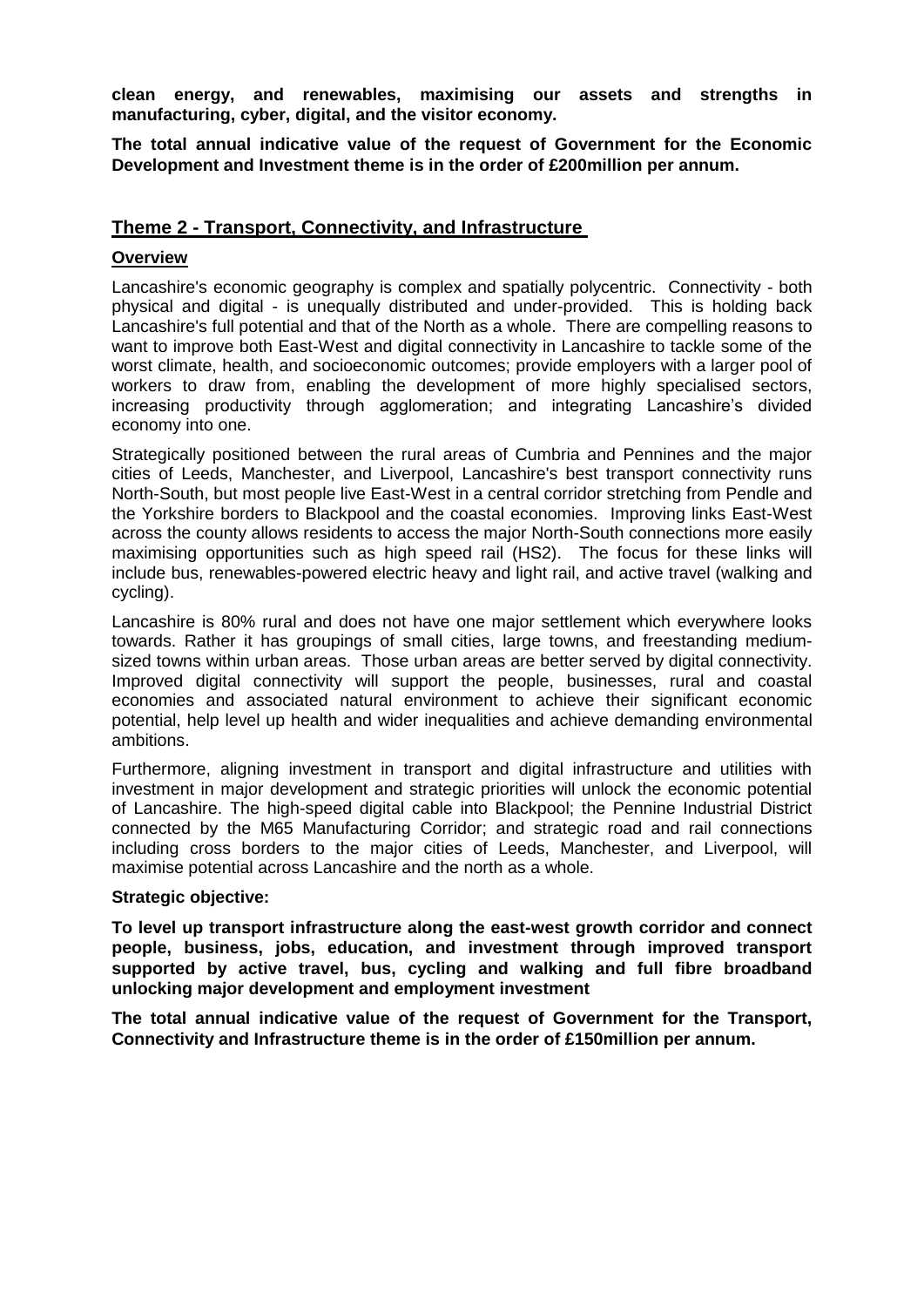# **Theme 3 - Early Years, Education, Adult Skills and Employment Workstream**

# **Overview**

Skills investment is arguably one of the most important priorities for the country (and county) to level up – creating places attractive to higher productivity businesses and increasing social mobility and improving life chances, health outcomes and opportunity for all Lancashire's 1.5million residents.

Through skilling up the population, Lancashire aims to build a talent pipeline aligned with the needs of the economy, enhancing productivity, tackling climate change and, by connecting the workforce to good quality jobs, open up opportunities for career progression, higher wages, and improved standards of living. This theme will cover an increased focus on preparing children in the early years of life (0-5) for school readiness as well as focusing on upskilling and improving outcomes for young people and adults (post 16) and those in their working years. This will include working with businesses to improve skills utilisation, job quality, wages, and recruitment.

Most places in Lancashire have a very low skills base with 23% of residents with either no qualifications or NVQ1 qualifications and there is a major skills deficit at NVQ Level 4 when compared with the North West and UK averages.

#### **Strategic objective:**

**To increase focus on preparing children in the early years of life (0-5) for school readiness and to 'level up' the skills of the working age population, by ensuring that Lancashire residents are able to effectively access high quality skills provision and compete for employment opportunities which enables them to secure a higher quality of life and maximise the existing and emerging strengths in Lancashire's economy including climate change, clean energy, cyber, digital and data.**

**The total annual indicative value of the request of Government for the Early Years, Education, Adult Skills and Employment theme is in the order of £260million per annum.**

# **Theme 4 – Environment, Climate Change, and Housing Quality**

# **Overview**

Tackling climate change and reducing our greenhouse gas emissions is one of the biggest challenges facing our society and significant action is needed across Lancashire to achieve government targets set to reach net zero by 2050. Working together will improve the resilience of Lancashire to the impacts of climate change, such as flooding, on communities, businesses, and the wider economy. There is a need for locally led, place-based approach to energy solutions such as decarbonising heating systems, improving energy efficiency and local renewable electricity generation to meet current and future growth needs. Much of Lancashire's housing stock falls severely below standards and is energy inefficient – domestic gas is the second biggest contributor to emissions in Lancashire, after transport. Beyond the environmental and health benefits of reducing emissions, there are significant economic opportunities locally and nationally in the transition to low carbon energy technologies with growth in new high-value industries and more productive, higher paid jobs.

Very poor housing quality is a prominent feature of many of Lancashire's urban centres with some areas having significant volumes of stock over 120 years old and others having very low volumes of houses built to more modern quality standards over the last 20 years. Poor quality and condition including cold, damp and energy inefficient housing, contributes to high CO2 emissions and fuel poverty. This poor-quality housing – typically older, private sector rented stock – plays a crucial role in driving some of the worst health outcomes in England and plays a key role in constraining efforts to regenerate the county's most deprived places.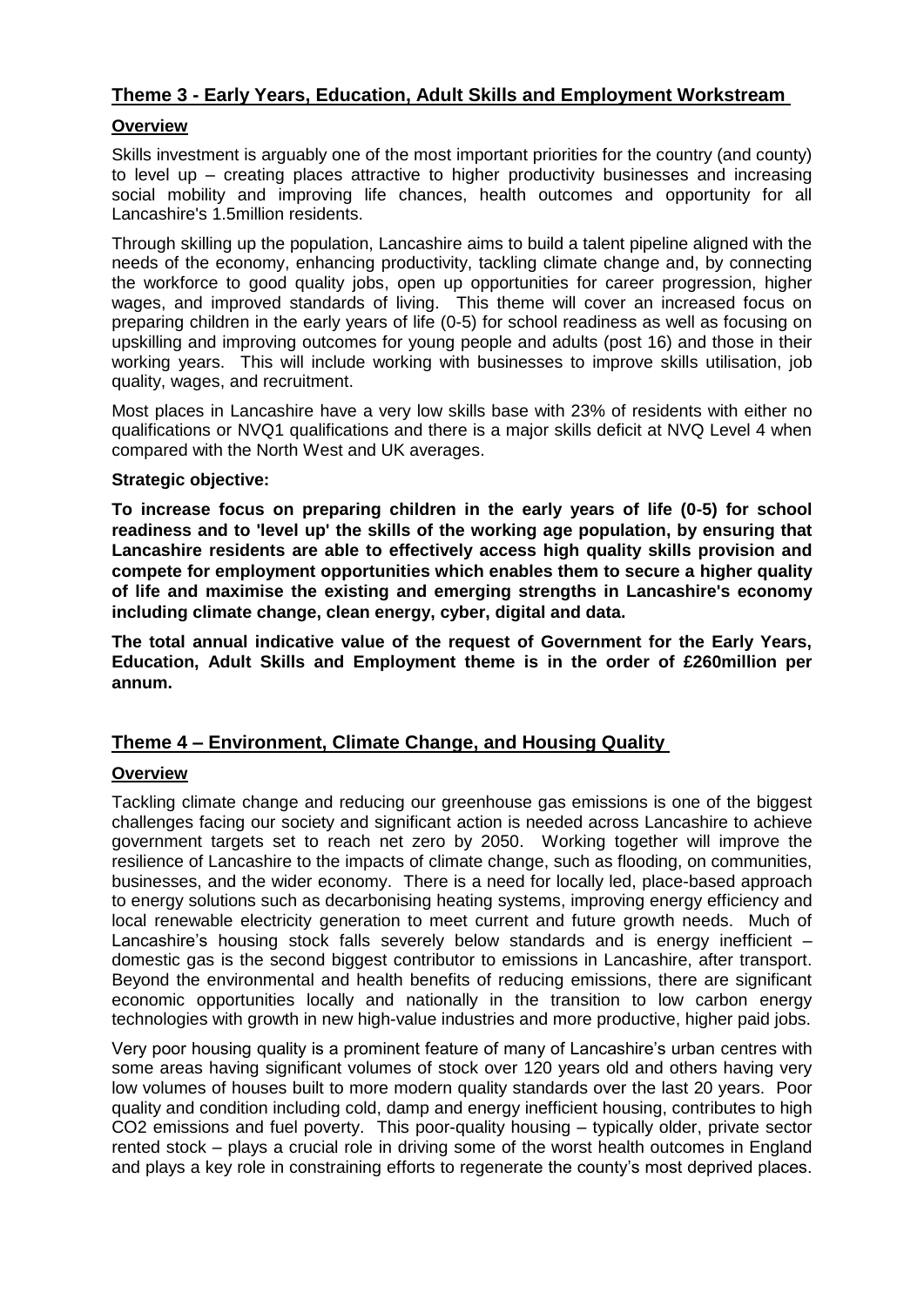Existing powers are not effective in delivering strategic change and reversing cycles of decline. Intervention in these areas of chronic housing failure will create a platform for better social outcomes, supporting regeneration and economic growth. Benefits include the creation of new jobs, skills, and training in construction as well as tackling climate change through installation of cooling and heating systems and mitigating future risks from increased flooding. Improving the quality of housing stock will help to provide residents with attractive, spacious, appropriately heated homes with affordable bills, which are better adapted for life long living. In turn, this will contribute to the strength of the workforce and health of the population as a whole. Devolution presents an opportunity to bring forward new powers and resource that can tackle the challenges and create more balanced, betterquality housing that can stabilise and transform lives in the areas of greatest opportunity in Lancashire.

# **Strategic Objective:**

**To level up green action and investment in Lancashire to achieve our pathway to net zero carbon emissions, protecting our natural environment and neighbourhoods, investing in carbon reduction measures, and transforming housing quality. This will include a specific focus on developing a skilled workforce and business supply chain, delivering large programs to drive improvements in the energy efficiency and quality of homes.** 

**The total annual indicative value of the request of Government for the Environment, Climate Change, and Housing theme is in the order of £200million per annum.**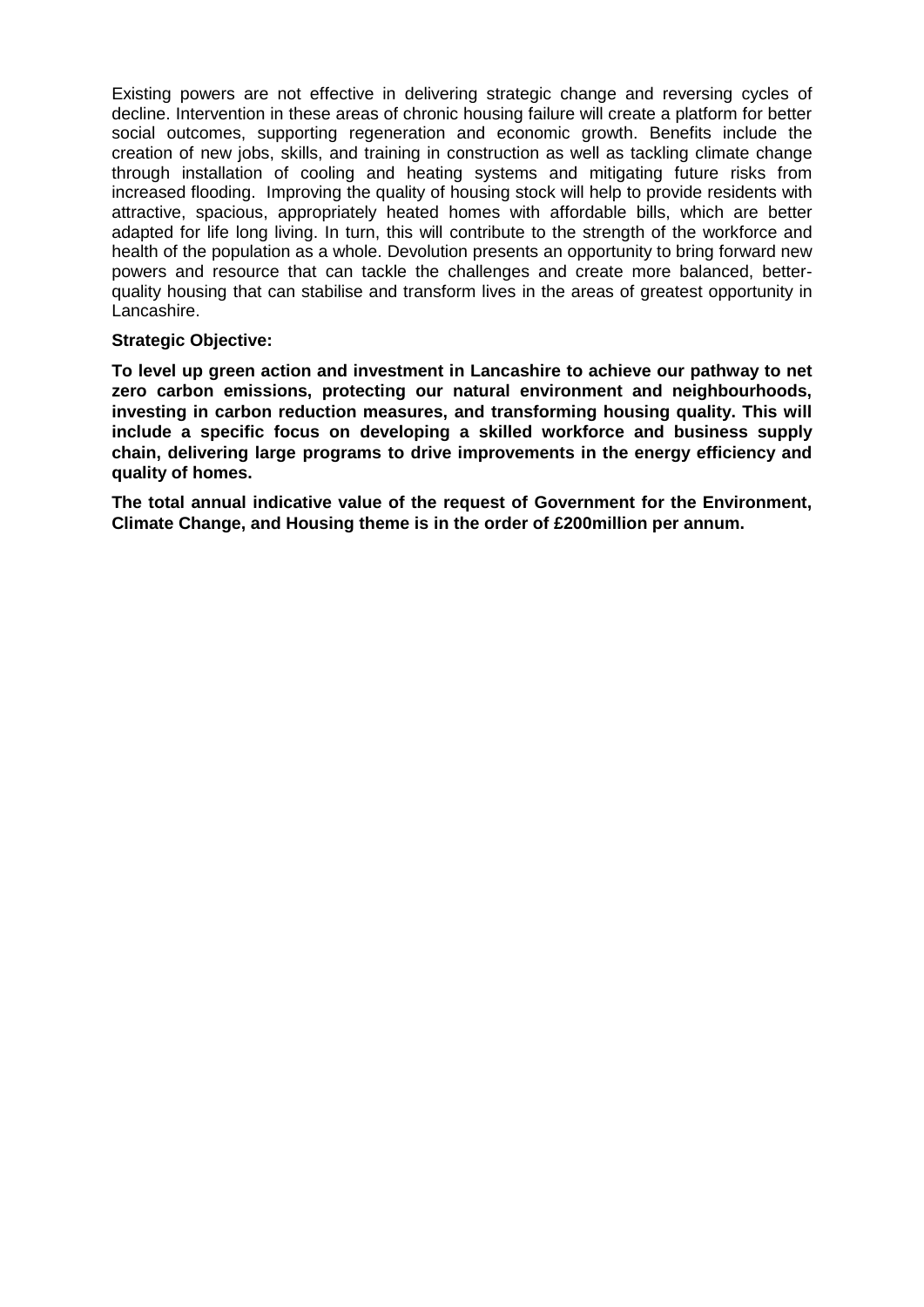# **Appendix 2**

# **Governance and Core Principles**

The governance structures for delivering the strategic plan priorities and accelerating that delivery through a County Deal would need to be designed with two aims in mind:

- to create the best arrangements to deliver the priorities within the strategic plan and the Deal itself
- to ensure decisions are made democratically and with all partners having an equal voice.

**To this end, Leaders have agreed a set of core principles** which should be applied in the establishment of any governance arrangements for joint working and delivering a County Deal. The principles set out below will form the basis of a negotiation with Government including the implications of any white paper:

- Lancashire authorities do not collectively support a Mayoral Combined Authority or local government reform
- Each authority would be represented on the decision-making body by their Leader
- Each authority's current services, including statutory functions and discretionary services would not be included in any county deal arrangement without the express agreement of that authority
- The voting principle is one council, one vote, with a two thirds majority required for any proposal
- Each council will have a veto if any proposal is in their area, if their money is required or if they can reasonably demonstrate that it is reasonably likely to have a material impact on their area unless there are special circumstances to proceed (e.g. policy, legal, public safety reasons).
- Individual councils will have the right to leave the Deal and the decision-making body arrangements
- It would initially be chaired by Lancashire County Council which will also act as the accountable body (under some governance models an Accountable Body may not be necessary)

Initial discussions with Leaders have started to consider a range of possible options for more formal joint working and to govern the delivery of a devolution framework and a county deal. A number of options are being explored, including joint committees, statutory boards, non-statutory boards, a local authority owned company and other informal working arrangements. This may also be largely dependent on the contents of the White Paper and any specifications it makes for the governance of County Deals.

Whatever the arrangements identified as best suited to the Lancashire area, each individual Local Authority's Full Council would need to give approval to its participation

As the governance arrangements are developed further, a number of important issues will need to be addressed, such as managing possible conflicts of interest, providing indemnities to members against liabilities, borrowing and funding arrangements and the detail of meeting processes. Each governance model option may require different solutions to these kinds of issues. A representative working group of officers including several Monitoring Officers has already begun work on these issues.

# **Resources**

As progress is made, consideration will need to be given by Leaders and councils to support and resource options to manage and deliver any agreed plan and Deal. Local Authorities will